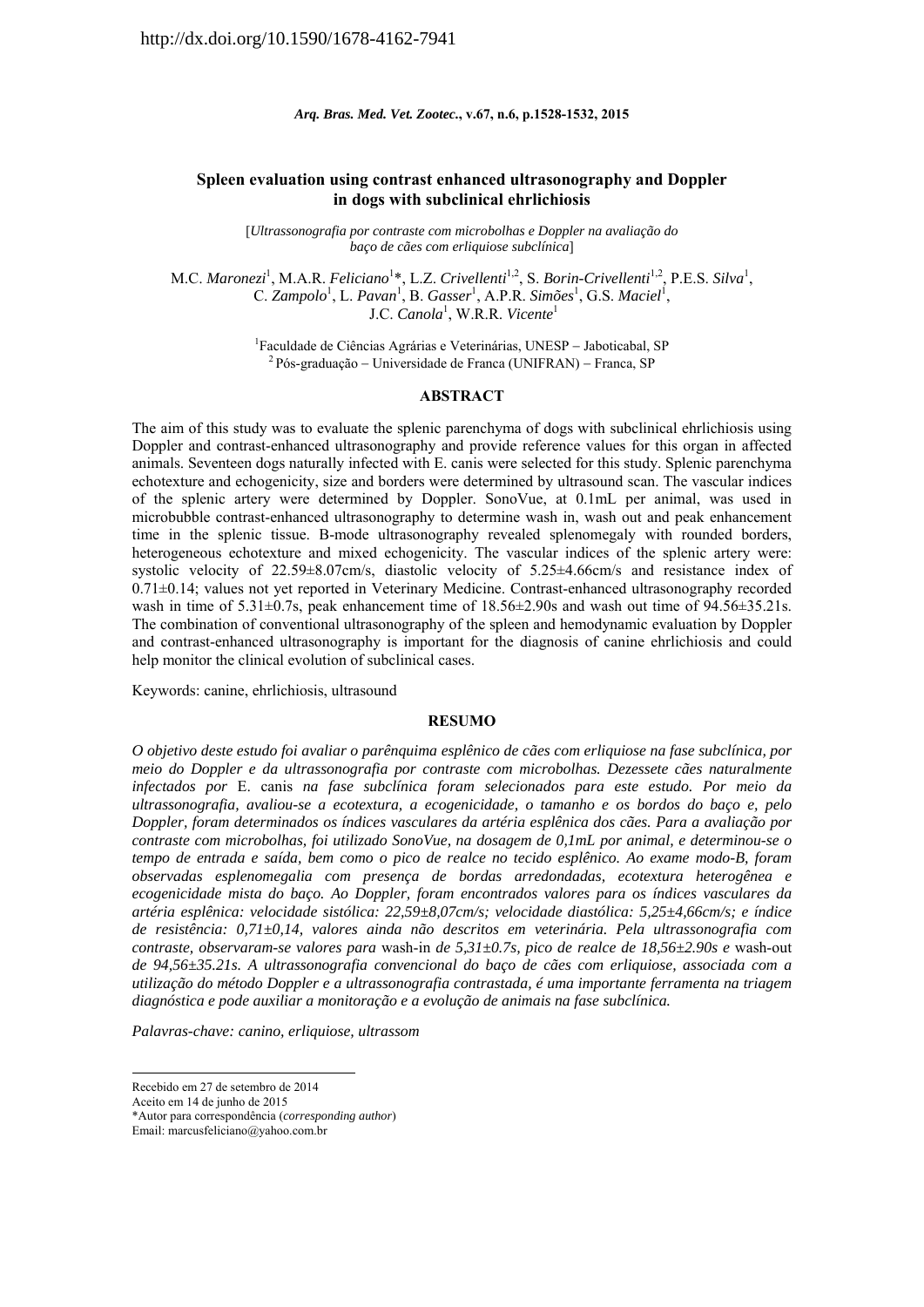## **INTRODUCTION**

Canine ehrlichiosis is caused by gram-negative obligate intracellular bacterium (Davoust *et al.*, 2014; Mylonakis *et al.*, 2014) and although it affects domestic dogs worldwide, it is more prevalent in tropical regions (Trapp *et al.*, 2006). The disease occurs in three phases: acute, subclinical and chronic. The subclinical stage is the most difficult to diagnose, as the dogs are asymptomatic (Davoust *et al.*, 2014).

The spleen is one of the largest reticuloendothelial organs in humans and animals (Morris and Dobson, 2007) and one of the main sites for primary and metastatic tumours and diseases of the hematopoietic system (Morris and Dobson, 2007). The diagnosis of splenic alterations is of paramount importance due to its involvement in lymphatic, immune, circulatory and hematopoietic functions (Fry and McGavin, 2007).

Ultrasonography is a useful imaging method in the evaluation of abnormalities, such as splenomegaly and changes in parenchyma echogenicity and echotexture (Couto, 1992). Thus, ultrasound could be used as an important complementary tool in the diagnosis of canine ehrlichiosis, especially during the subclinical phase.

B-mode, Doppler and contrast-enhanced ultrasonography can also contribute to splenic evaluation. B-mode and Doppler ultrasound provide real time information on the vascular architecture and hemodynamic aspects of the vessels (Carvalho *et al*., 2008) while microbubble contrast-enhanced ultrasound increases Doppler signal and detects blood flows that are hardly detectable by traditional methods (Nogueira *et al*., 2002). Most ultrasound contrasting agents are important blood pool agents, making the spleen parenchyma more visible and easier to evaluate, especially during the ''vascular phase'' (Lim *et al*., 2004).

Considering the importance of splenic evaluation in animals infected with E. canis, the use of innovative ultrasonographic techniques could provide important information for the diagnosis of subclinical ehrlichiosis. Thus, the aim of this study was to analyse and report, for the first time in Veterinary Medicine, the use of Doppler and microbubble contrast-enhanced ultrasonography in the evaluation of the splenic parenchyma of dogs with subclinical ehrlichiosis.

## **MATERIAL AND METHODS**

This study was approved by the Ethics Committee in the Use of Animals of the Univ Estadual Paulista- UNESP, Jaboticabal- SP, Brazil (#11852/14). Seventeen dogs of various breeds, age and weight were selected based on physical examination, clinical history and the absence of clinical signs. Only animals admitted to the Veterinary Hospital for routine check-up or annual vaccine boosters were selected for screening. Complete blood count, biochemical profile, urinalysis and urinary protein:creatinine ratio (UPC) showed minimal alteration. All animals were confirmed positive by PCR and serology.

Ample abdominal trichotomy was performed and gel applied prior to ultrasonography. No sedation was needed.

Ultrasonography was carried out by a single experienced evaluator. B-Mode ultrasonography was performed using an 9.0 MHz linear transducer and ACUSON S2000/SIEMENS ultrasound equipment (Siemens, Munich, Germany). Splenic parenchyma echotexture (homogeneous or heterogeneous) and echogenicity (hypo, hyperechoic or mixed), size (increased, decreased or normal) and borders (rounded or sharp) were recorded.

Pulsed wave Doppler was used to assess the peak systolic velocity (PSV), end-diastolic velocity (EDV) and resistance index (RI = [PSV - EDV] / PSV) of the splenic artery through the use of electronic callipers (Feliciano *et al*. 2013).

Doppler ultrasonography was performed to determine vessel volume using the uniform insonation method described by Feliciano et al. (2013). A gate of 2 to 3 millimeters (equivalent to 2/3 of vessel diameter) was positioned in the central area of the vessel to measure the spectral flow, curve and vascular index; which were obtained automatically by software identification of the ultrasonic scanner for each waveform. A minimum of three subsequent waves was obtained. There were no artefacts on the tracing and the angle of insonation was adjusted to  $\leq 60^\circ$ .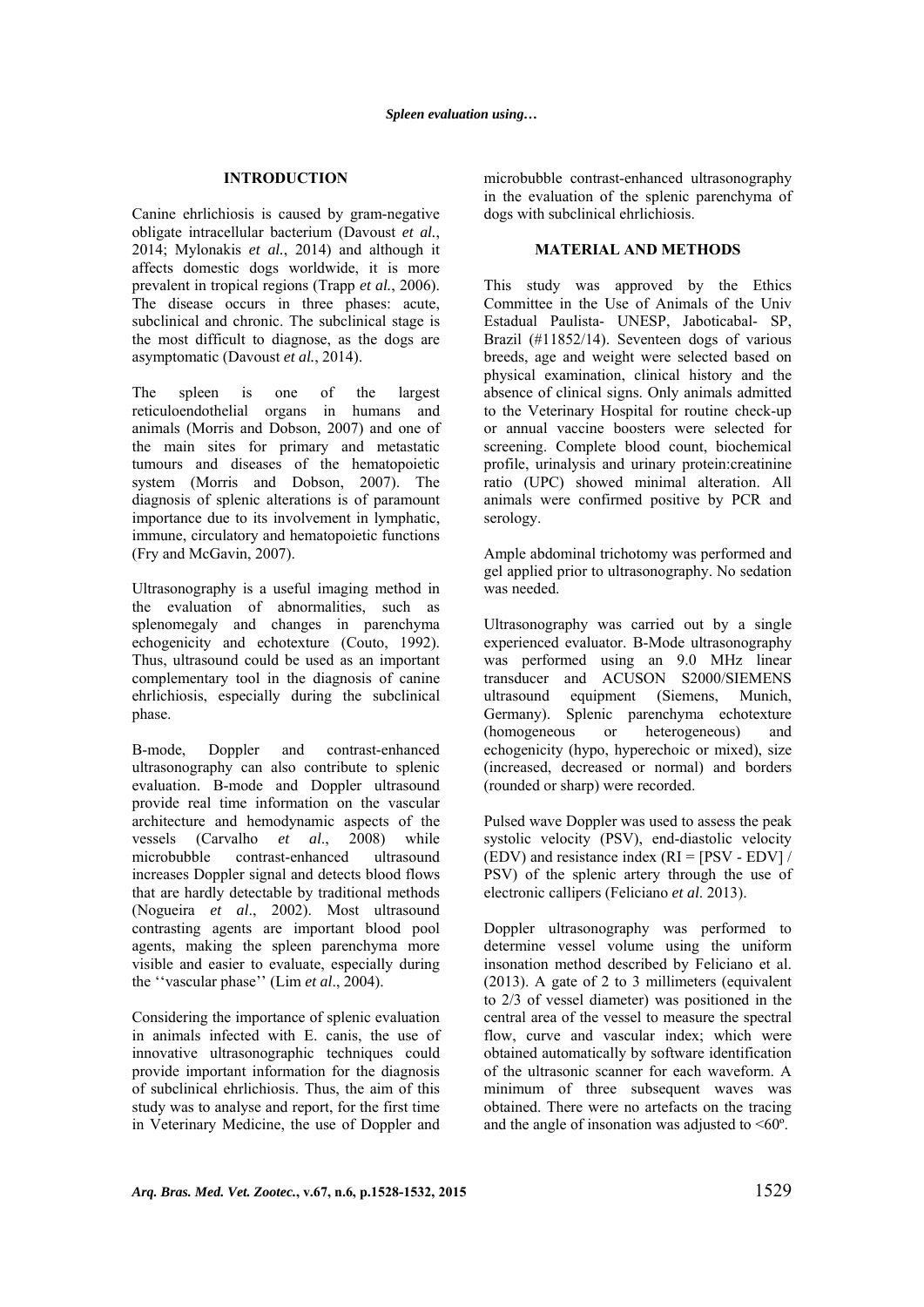Microbubble contrast-enhanced ultrasonography used SonoVue (sulphur hexafluoride) (Bracco Suisse SA, Plan-les-Ouates, Suisse) at 0.1mL per animal, which was given through a catheter in the cephalic vein followed by 5mL of saline solution (Saline solution 0.9%). In conjunction with contrast-enhanced ultrasonography, B-mode and Doppler were used to determine wash in, wash out and peak enhancement time of the contrast in the splenic tissue (Takeda *et al*., 2012).

Vascular indices, wash in, peak enhancement and wash out times were expressed as means and standard deviations. The nonparametric data (echotexture, echogenicity, size and margins) were evaluated using descriptive analysis.

## **RESULTS AND DISCUSSION**

B-mode ultrasound examination detected splenomegaly with rounded borders, heterogeneous echotexture and mixed echogenicity (hyperechoic and hypoechoic areas) in all animals with ehrlichiosis. Multi-organ dysfunction with liver and spleen involvement are common in clinical cases of canine ehrlichiosis (Ganguly and Mukhopadhayay, 2008). Similarly to the present study, Sarma *et al*. (2014) observed splenomegaly and mixed echogenicity in animals positive for tick disease. These alterations may result from reactive lymphoid hyperplasia and concurrent extramedullary hematopoiesis (Egenvall *et al*., 2000) due to the multiplication of the organism within circulating mononuclear cells and/or splenic mononuclear phagocytic tissues (Hildebrandt *et al*., 1963), even during the subclinical phase.

The B-mode and contrast-enhanced ultrasonography of the spleen were easily performed; however, Doppler scanning of the splenic artery was met with some difficulty due to the respiratory movements of the patients, which hindered the determination of the tracings and prolonged the examination time.

Information on the Doppler technique is limited to characterization of the splenic vascularization using pulsed Doppler tracing (Albernaz *et al*., 2007; Santarém *et al*., 2008). The vascular indices of the splenic artery obtained by Doppler were: PSV of 22.59±8.07cm/s, EDV of 5.25±4.66cm/s and RI of 0.71±0.14. These vascular indices are important in animals infected with haemoparasites and could be useful in the therapeutic monitoring of patients that lack clinical signs.

Contrast-enhanced ultrasonography revealed wash-in time of 5.31±0.7s, peak enhancement time of 18.56±2.90s and wash out time of 94.56±35.21s (Figure 1), which were lower than those reported in the literature. The mean splenic wash in time in healthy dogs is 13.2 seconds (Ohlerth *et al*., 2007) and 12.0 seconds in humans (Catalano *et al*. 2004). Approximately 50 seconds after the injection of SonoVue, the splenic parenchyma becomes homogeneous (peak enhancement) and a dense enhancement persists for up to 5 to 7 minutes (wash out) (Catalano *et al*. 2004). The peak enhancement time in healthy dogs is 29.8±11.6 seconds (Ohlerth *et al*. 2007).

The splenic alterations detected by conventional ultrasonography, Doppler and contrast-enhanced ultrasonography in this study are due to vasculitis and splenitis, as described in patients with ehrlichiosis (Albernaz *et al*., 2007; Santarém *et al*., 2008). Splenitis occurs due to increased splenic activity as a result of parenchyma inflammation and vasculitis, which alter splenic tissue characteristics and vascularization. These changes are reflected in the echotexture and echogenicity of the parenchyma and in the increased blood flow; highlighting that the combination of B-mode, Doppler and contrast-enhanced ultrasonography could be useful in the diagnosis and in therapeutic monitoring of dogs with subclinical ehrlichiosis.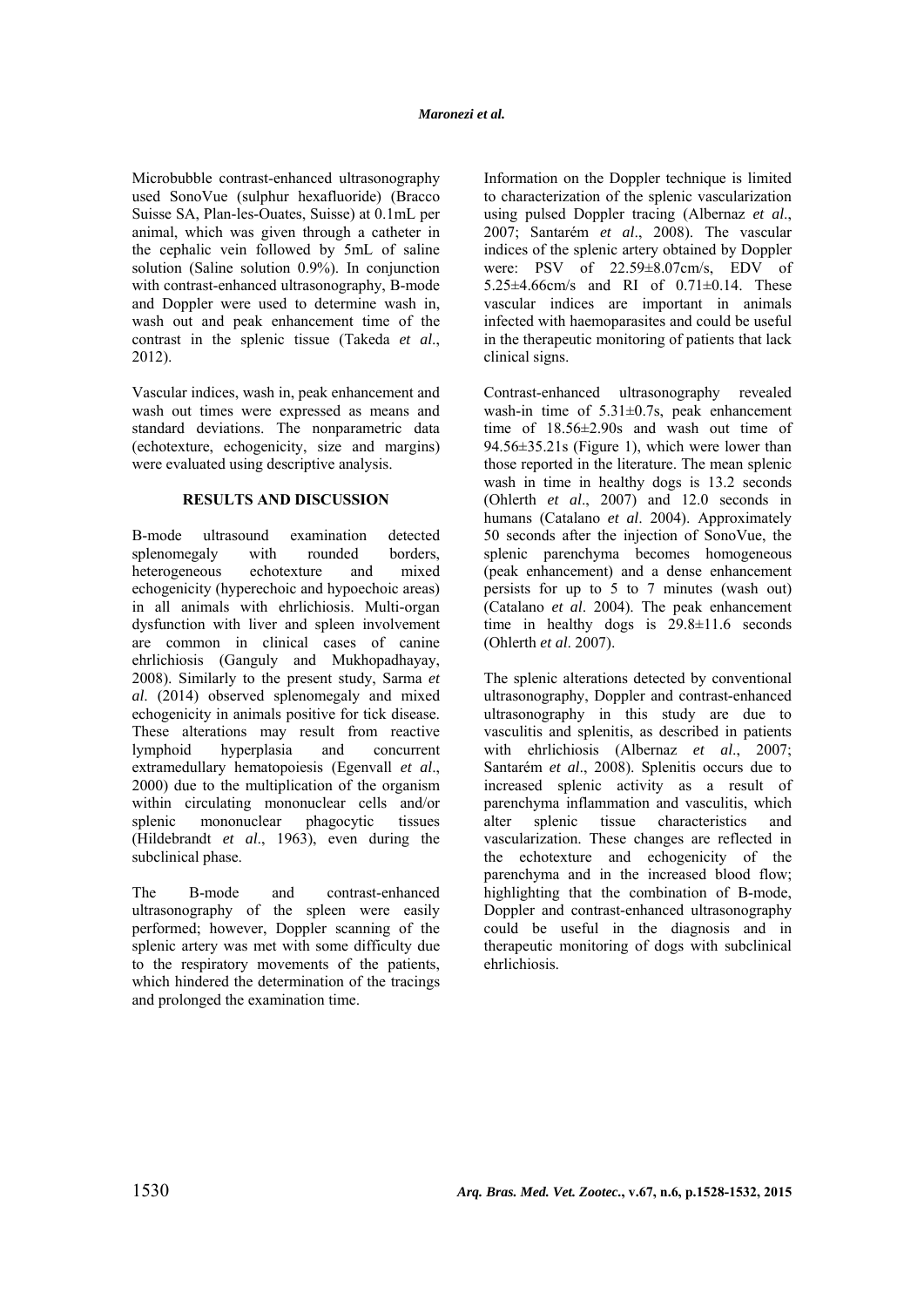### *Spleen evaluation using…*



Figure 1. Ultrasound image of the spleen of a dog with subclinical ehrlichiosis: (A) B-mode image of the splenic parenchyma (arrows) with mixed echogenicity and heterogeneous echotexture; image of contrastenhanced ultrasonography of wash in (B), peak enhancement (C) and wash out (D) phases of the splenic parenchyma contrast (arrows).

### **CONCLUSION**

Conventional ultrasonography of the spleen of dogs with ehrlichiosis and hemodynamic evaluation by Doppler and contrast-enhanced ultrasonography are important diagnostic tools and could aid in the monitoring of the clinical evolution of patients during the subclinical phase.

### **ACKNOWLEDGEMENTS**

The authors would like to thank FAPESP for the research grant and the Young Researcher scholarship awarded (# 2012/16635-2, 2013/06443-1 and 2014/21506-2).

#### **REFERENCES**

ALBERNAZ, A.P.; MIRANDA, F.J.B.; MELO JR., O.A. *et al*. Canine ehrlichiosis in Campos dos Goytacazes, Rio de Janeiro, Brazil. *Ciência Animal Brasileira*, v.8, n.4, p.799-806, 2007.

CARVALHO, C.F.; CHAMMAS, M.C.; COGLIATI, B. *et al*. Elastography and contrast-enhanced ultrasonography improves early detection of hepatocellular carcinoma in experimental model of NASH. *J. Clin. Exp. Hepatol.*, v.3, p.96-101, 2013.

CATALANO, O.; CUSATI, B.; NUNZIATA, A.; SIANI, A. Real time, contrast specific sonography imaging of acute splenic disorders: a pictorial review. *Emergency Radiol.*, v.11, p.15-21, 2004.

COUTO C.G. Moléstias dos linfonodos e baço. In: ETTINGER S.F.; FELDMAN E.C. (Eds). *Tratado de medicina interna veterinária*: moléstias do cão e do gato. 2.ed. São Paulo: Manole, 1992. p.2328-2348.

DAVOUST, B.; PARZY, D.; JEAN-PAUL, D. *et al*. Usefulness of a rapid immuno-migration test for thedetection of canine monocytic ehrlichiosis in Africa. *Comp. Immunol., Microbiol. Infect. Dis.*, v.37, p.31-37, 2014.

EGENVALL, A.; LILLIEHOOK, I.; BJOERSDORFF, A. *et al*. Detection of granulocytic Ehrlichia species DNA by PCR in persistently infected dogs. *Vet. Rec.*, v.146, p.186-190, 2000.

FELICIANO, M.A.R.; NEPOMUCENO, A.C.; CRIVELARO, R.M. *et al*. Foetal echoencephalography and Doppler ultrasonography of the middle cerebral artery in canine foetuses. *J. Small Anim. Pract.*, v.54, p.149-152, 2013.

FRY, M.M.; McGAVIN, M.D. Bone marrow, blood cells and lymphatic system. In: MCGAVIN, M.D. (Ed.). *Pathologic basis of veterinary disease*. 4.ed. St. Louis: Mosby, 2007. 801p.

GANGULY, S.; MUKHOPADHAYAY, S.K. Tickborne ehrlichiosis infection in human beings. *J. Vec. Borne Dis.*, v.45, p.273-280, 2008.

HILDEBRANDT, A.C.; WILMAR, J.C.; JOHN, H.; RIKER, A.J. Growth of edible chlorophyllous plant tissues in vitro. *Am. J. Bot.*, v.50, p.248-254, 1963.

LIM, A.; PATEL, N.; ECKERSLEY, R. *et al*. Evidence for spleen-specific uptake of a microbubble contrast agent: a quantitative study in healthy volunteers. *Radiology*, v.231, p. 785–788, 2004.